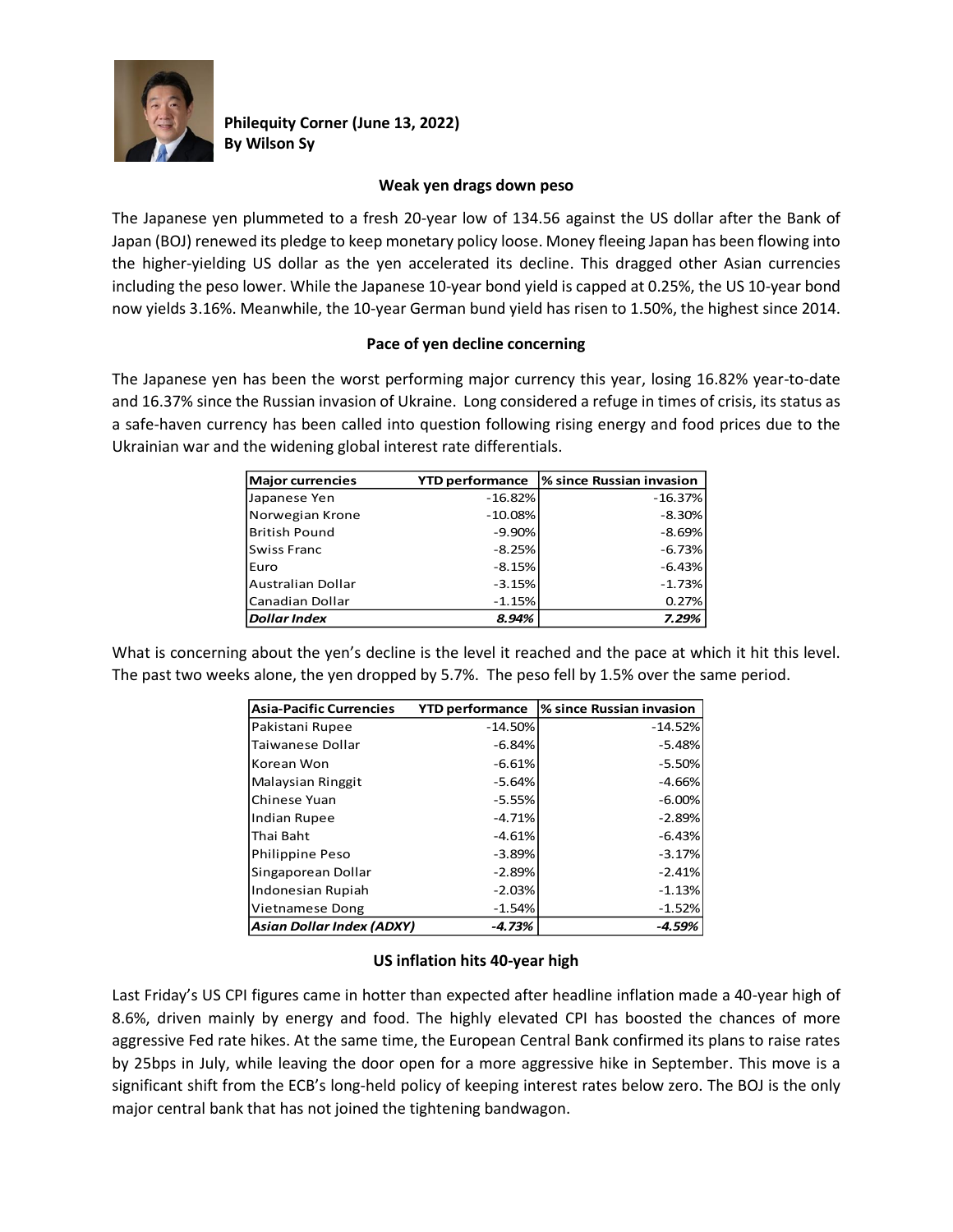## **Warning for Asia?**

Last week, economist Jim O'Neil warned of a crisis in Asia if the yen depreciates beyond 150 against the dollar. "If the yen keeps weakening, China will see this as an unfair competitive advantage, so the parallels to the Asian financial crisis is perfectly obvious," said O'Neill who was a former Chief Strategist at Goldman Sachs and Chairman of Goldman Sachs Asset Management.

The chart below shows that USDJPY broke the 2015 high of 125.85 last April. It is currently testing the 2002 high of 135.16. If USDJPY breaks above 135.16, it will bring the exchange rate to a level not seen since the Asian financial crisis.



*Source: Tradingview.com, Wealth Securities Research*

# **Peso drops to 53**

Following the yen's weakness, the peso closed at its resistance level of 53 last week. If the peso continues to decline, the next resistance is seen at 53.60, followed by 54.



*Source: Tradingview.com, Wealth Securities Research*